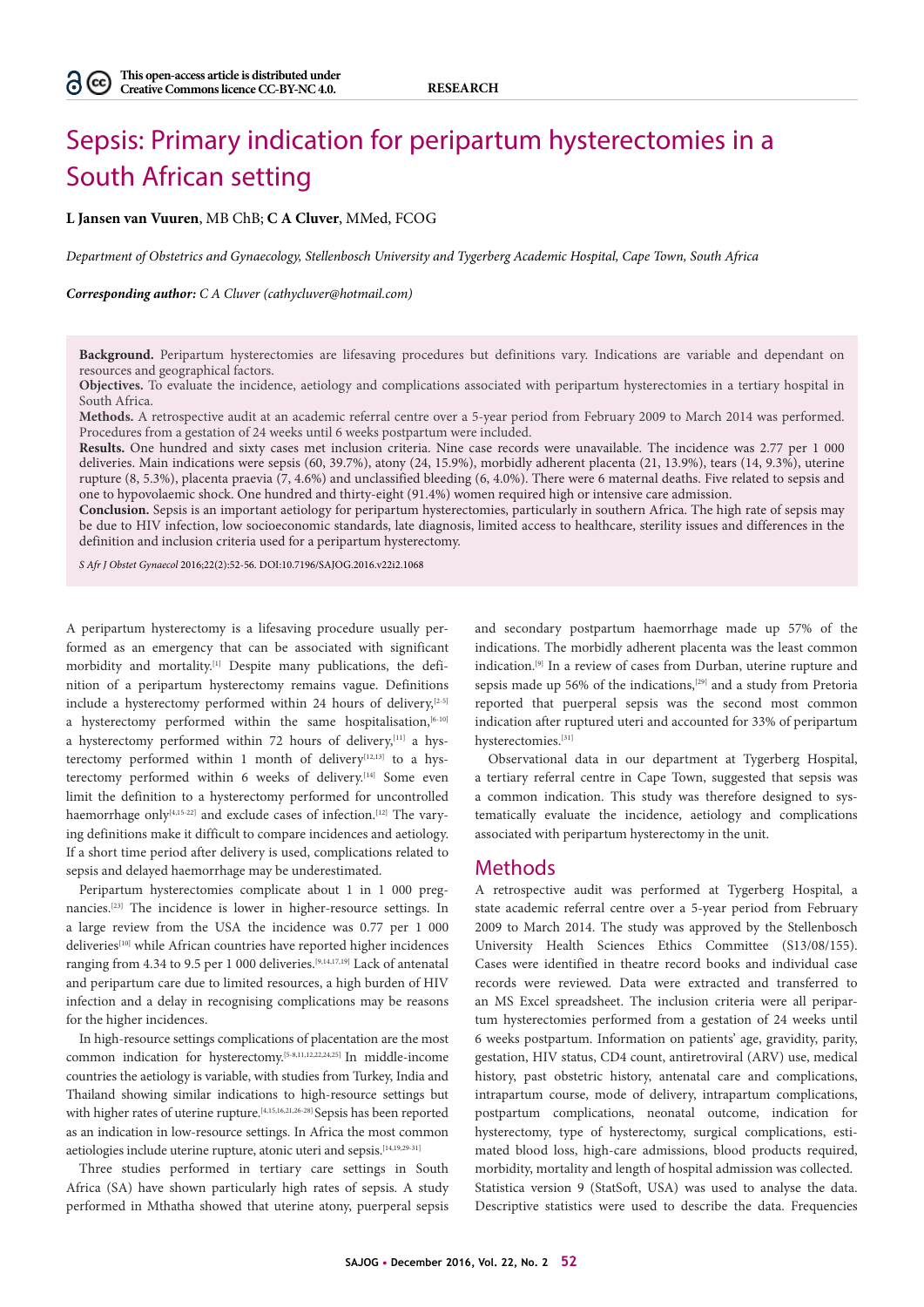(counts and percentages), measures of location (mean and median) and spread (standard deviations and percentiles) were used, depending on the distribution of the data.

## Results

In the 5-year period 172 hysterectomies were identified. Two emergency theatre books were unobtainable. These contained information on peripartum hysterectomies that may have been performed from 25 October to 9 December 2011 and from 4 July to 15 August 2013. It is estimated that information on 0 to 12 cases may be missing. Twelve cases were excluded as the surgery was performed before 24 weeks. Three hysterectomies were performed for gestational trophoblastic disease, 1 was performed for an extrauterine pregnancy and 8 were performed for miscarriages. Six of the hysterectomies performed for a miscarriage were for septic retained products and 2 were for morbidly adherent placentas.

Of the 160 cases that met the inclusion criteria, 9 individual case records were unavailable. Two of these women died and 7 were discharged. One hundred and fifty-one cases were therefore included in the analysis. Ninety-six of these women delivered at Tygerberg Hospital and 55 delivered at a referral centre and were transferred because of complications. During this time period there were 34 558 births at Tygerberg Hospital, giving an overall rate for peripartum hysterectomies at our institution of 2.77 per 1 000 deliveries.

The youngest patient was 14 and the eldest 46 (mean age was 30 years). The majority were multigravid with a range of 1 - 7 pregnancies. The mean gestation at delivery was 36 weeks with a range from 24 to 42 weeks. One hundred and twenty-nine women (85.4%) had one or more antenatal visits, with 22 women (14.6%) presenting for the first time in labour. One hundred and forty women had singleton pregnancies, 10 patients had twin gestations and 1 patient had a triplet pregnancy. Of the parous women, 57 had had a previous caesarean section, with 28 (18.5%) having had one previous caesarean section and 29 (19.2%) having had two previous caesarean sections.

Fifty women (33.1%) were HIV-positive. Of these, 33 (66.0%) were on ARV treatment (ART) and 18 (36.0%) had a CD4 count <350 when they first presented for antenatal care. During the time period of this study women were initially only started on lifelong ART if their CD4 count was <350. In July 2013 our national guidelines regarding ART in pregnant women changed. Since then all HIVpositive pregnant women are started on lifelong ART at their first

| Table 1. Antenatal complications $(N=151)$ |           |
|--------------------------------------------|-----------|
|                                            | n(%)      |
| Hypertensive-related disorders             | 49 (32.5) |
| Hypertension                               | 17(11.3)  |
| Pre-eclampsia                              | 19(12.6)  |
| Pre-eclampsia with HELLP syndrome          | 13(8.6)   |
| Diabetes mellitus                          | 5(3.3)    |
| BMI > 40                                   | 14(9.3)   |
| <b>PROM</b>                                | 6(4.0)    |
| APH                                        | 15(9.9)   |
| Antenatal sepsis                           | 0(0)      |
| <b>HIV</b>                                 | 50(33.1)  |

HELLP = haemolysis, elevated liver enzyme levels, and low platelet levels; PROM = premature rupture of membranes; APH = antepartum haemorrhage.

### **Table 2. Indications for induction of labour** *(N***=32)**

|                                    | $n\left(\%\right)$ |
|------------------------------------|--------------------|
| Hypertensive-related disorders     | 17(53.1)           |
| Hypertension                       | 3(9.4)             |
| Pre-eclampsia                      | 11(34.4)           |
| Eclampsia                          | 3(9.4)             |
| Intra-uterine fetal demise         | 5(15.6)            |
| Postdate pregnancy                 | 4(12.5)            |
| Prolonged rupture of membranes     | 3(9.4)             |
| Previous abruptio placentae        | 2(6.3)             |
| Previous intrauterine fetal demise | 1(3.1)             |

#### **Table 3. Reasons for unsuccessful inductions** *(N***=25)**

|                                  | n(%)  |
|----------------------------------|-------|
| Fetal distress                   | 8(32) |
| Not progressing to active labour | 7(28) |
| Poor progress during labour      | 4(16) |
| Cephalopelvic disproportion      | 3(12) |
| Uterine rupture                  | 2(8)  |
| Extrauterine pregnancy           | 1(4)  |

antenatal visit. Other antenatal complications are documented in Table 1.

One hundred and two patients attempted a vaginal delivery. Twenty-eight delivered vaginally (18.5%) with 1 requiring an assisted ventouse delivery. Seventy women (46.4%) went into spontaneous labour and 32 (21.2%) were induced. Indications for induction of labour are documented in Table 2. Only 7 patients had a successful induction that resulted in a normal vertex delivery. The reasons for unsuccessful induction are detailed in Table 3.

One hundred and twenty-three women had a caesarean section. Twenty-seven (22.0%) were elective and 96 (78.0%) were emergency procedures. The indications for caesarean section are documented in Table 4.

The main indication for a peripartum hysterectomy was uterine sepsis (60 cases, 39.7%). Fifty-two (86.7%) of these women were delivered by caesarean section; the indications included fetal distress in 16 cases (30.8%), poor progress in 13 cases (25.0%) and failed induction in 7 cases (13.5%). Fifteen of the patients (25.0%) who developed uterine sepsis needing a hysterectomy were induced. Of these, 3 (20.0%) received misoprostol, 4 (26.7%) received dinoprostone (Prepidil), 3 (20.0%) received a balloon catheter, 9 (60.0%) had an artificial rupture of the membranes and 8 (53.3%) received oxytocin. Eight patients (53.3%) needed more than one induction method. Thirty-five patients (58.3%) went into spontaneous labour and 4 patients (6.7%) were not in labour. None of these women was diabetic. Four were morbidly obese. Twenty-one (35.0%) were HIV-positive and all of these women had either a CD4 count <350 (52.0%) or were not on ART (48.0%). The shortest time interval from delivery to hysterectomy for sepsis was 3 days. The majority were performed 7 - 14 days post-delivery, with the longest time interval being 41 days.

Uterine atony was the second most common aetiology. Of the 24 (15.9%) peripartum hysterectomies performed for uterine atony,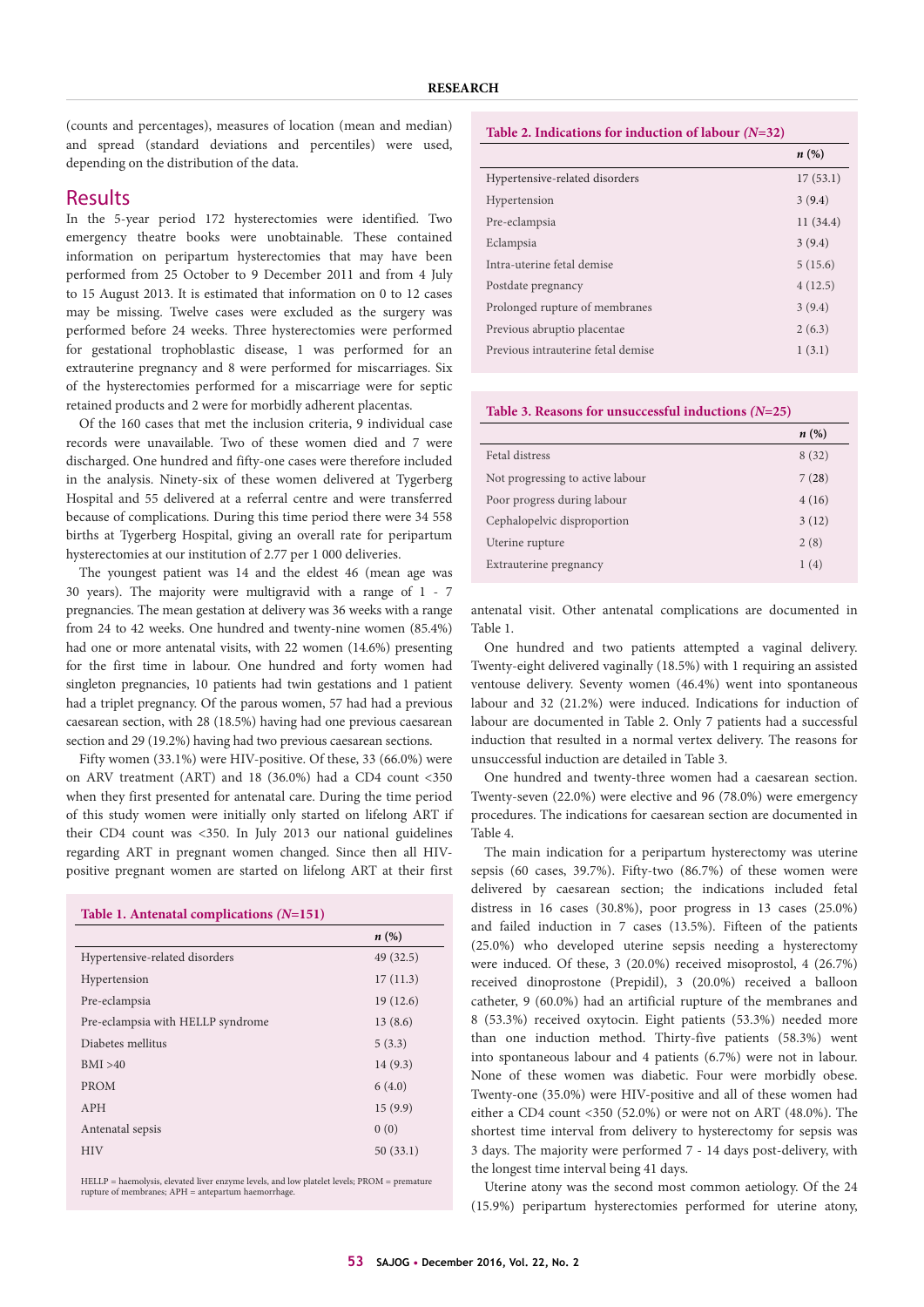| Table 4. Indications for caesarean section $(N=123)$ |                    |
|------------------------------------------------------|--------------------|
|                                                      | $n\left(\%\right)$ |
| Emergency caesarean section                          |                    |
| Fetal distress                                       | 31(25.2)           |
| Poor progress                                        | 17(13.8)           |
| Two previous caesarean sections in labour            | 9(7.3)             |
| Failed induction of labour                           | 7(5.7)             |
| Cephalopelvic disproportion                          | 5(4.1)             |
| Elective caesarean section                           |                    |
| Morbidly adherent placenta                           | 14(11.4)           |
| Placenta praevia                                     | 5(4.1)             |
| Two or more previous caesarean sections              | 4(3.3)             |
| Multiple pregnancy                                   | 2(1.6)             |
| Breech presentation                                  | 2(1.6)             |
|                                                      |                    |

6 patients (25.0%) were multigravidas, 4 (16.7%) had a multiple pregnancy, 2 (8.3%) had macrosomic fetuses (estimated fetal weight more than 4 kg) and 8 (33.3%) had had a previous caesarean section. Eight (33.3%) had a vertex vaginal delivery and 16 (66.7%) had a caesarean section, with 8 (33.3%) being elective because of previous caesarean section(s), multiple pregnancy, breech presentation and suspected fetal macrosomia. Eight were emergency caesarean sections. Eleven women (45.8%) went into spontaneous labour and 5 (20.8%) had an induction of labour. Oxytocin infusion with artificial rupture of the membranes was the induction method most commonly used. Four of the 5 patients who had inductions were administered more than one induction method.

Morbidly adherent placenta was the third most common indication. Of the 21 cases 7 (33.3%) were emergency hysterectomies as spontaneous labour occurred or a significant antepartum haemorrhage occurred before the planned delivery date. Fourteen cases were elective caesarean hysterectomies. Five patients had had one previous caesarean section, 12 had had two previous caesarean sections and one patient had had a previous uterine evacuation of retained products. Three patients had had previous normal vertex deliveries.

There were 14 cases (9.3%) of peripartum hysterectomies related to uncontrollable bleeding from tears. Thirteen were tears at emergency caesarean section that extended into the right or left uterine artery. In one of these cases the tear extended into the cervix and in another the tear extended into the cervix and vagina. There was one case of a vaginal tear during a vaginal delivery that extended to the cervix that required a hysterectomy to control the bleeding.

Uterine rupture occurred in 8 cases (5.3%). Half of these women had previously delivered by caesarean section. One woman needed a hysterectomy after blunt abdominal trauma. She had a scarred uterus from a previous caesarean section and was 30 weeks pregnant. Three women went into spontaneous labour and 4 had an induction of labour, of whom 3 received misoprostol and 1 received Prepidil and a balloon catheter.

Seven women (4.6%) who had a caesarean section for placenta praevia required a peripartum hysterectomy for placental bed bleeding that was not controllable with conservative methods.

Six women (4.0%) had a peripartum hysterectomy due to unspecified haemorrhage. In these cases the cause of haemorrhage was not specified in the medical records.

One hundred and one total abdominal hysterectomies were performed and 50 cases were subtotal hysterectomies. In 3 of the subtotal hysterectomies the cervical stump was removed at a relook laparotomy. The main indication for performing a subtotal hysterectomy was haemodynamic instability and surgical difficulty because of distorted anatomy and/or adhesions.

There were 6 cases of maternal deaths. We were unable to obtain the case records for 2 of these cases but the cause of death on the death certificate was reported to be septic shock. Sepsis was therefore the cause of death in 5 cases and hypovolaemic shock in 1 case. Of the 3 cases whose deaths were related to sepsis, where the clinical records were available, only 1 was HIV-positive. She was a 26-year-old with a CD4 count of 17, not on ART, who was known to have chronic hepatitis B infection with liver failure and a history of perforated peptic ulcer disease. She had a preterm vaginal delivery, complicated by disseminated intravascular coagulation (DIC) and multiple postpartum haemorrhages requiring repeated laparotomies and transfusions. She developed severe puerperal sepsis and had a septic uterus at the time of hysterectomy. She died after she had received 70 units of packed red blood cells, 71 units of fresh frozen plasma, 7 units of platelets and 7 units of cryoprecipitate during her hospital admission. The second death was a 41-year-old multigravida who did not receive any antenatal care. She had a vaginal delivery at term and presented in septic shock 3 days postpartum. She had a cardiac arrest and was successfully resuscitated but sadly died later that day. Postmortem examination confirmed active pelvic floor sepsis and tonsillar herniation due to brain oedema. The third woman was a 33-year-old who was induced at 38 weeks for hypertension. She had prolonged rupture of membranes and a caesarean section was performed for fetal distress. One week postpartum she presented in septic shock. At the referring hospital she suffered a cardiac arrest and was successfully resuscitated. A laparotomy was performed and a ruptured sigmoid colon was repaired. A repeat laparotomy was required as she was unresponsive to therapy and a total abdominal hysterectomy was performed. She later died as a result of neutropenic septic shock that was unresponsive to treatment. The maternal death related to haemorrhage and hypovolaemic shock involved a 19-yearold primigravida who was induced for a post-date pregnancy and received misoprostol followed by a balloon catheter. The membranes were then artificially ruptured and oxytocin was given. A caesarean section was performed for poor progress. At caesarean section an atonic uterus was diagnosed. She received ergometrine, prostaglandin F2α and oxytocin. Uterine compression sutures and uterine artery ligation were performed without success. The abdomen and pelvis were then packed with swabs and she was transferred to Tygerberg Hospital. She suffered a cardiac arrest during the surgery and was successfully resuscitated. Unfortunately DIC developed and after two further laparotomies she died.

Peripartum hysterectomies were associated with significant morbidity. A total of 138 women (91.4%) required either intensive care admission or a high-care admission. The majority of women who did not require intensive or high-care admission were elective caesarean hysterectomy cases.

Forty-three women (28.5%) required one or more repeat laparotomies with one requiring nine relook procedures. Most women (137, 90.7%) required blood transfusions. The average (median) amount of packed red blood cells was 6 units with a range of 1 to 70 units. Ninety-six women (63.6%) were given fresh frozen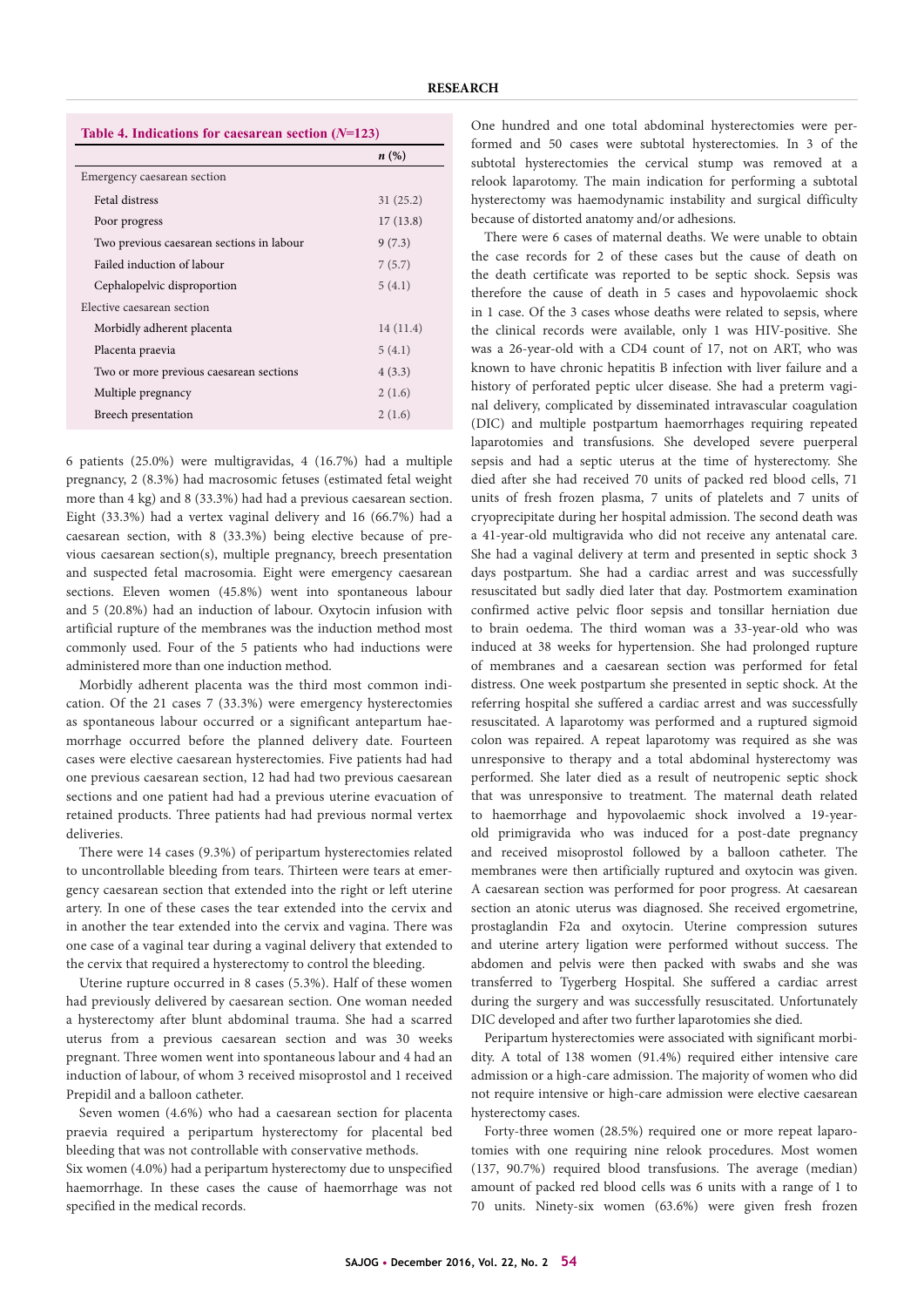plasma. The average amount of fresh frozen plasma required was 4 units, with a maximum of 71 units. Fifty-two women (34.4%) required platelets. On average one pool of platelets was required, with a maximum of 7 units being used. Twenty-six patients (17.2%) required cryoprecipitate.

Sixty-nine women (45.7%) required continuous positive airway pressure support and 53 (35.1%) were ventilated, with 6 (4.0%) needing a tracheostomy as a result of prolonged ventilation. Twenty-two women (14.6%) required inotropic support, 21 (13.9%) developed renal impairment, 3 (2.0%) developed a deep venous thromboembolism and 3 (2.0%) developed a cardiomyopathy, 2 secondary to sepsis and 1 being diagnosed as a peripartum cardiomyopathy. The mean admission time from peripartum hysterectomy to discharge or death was 10.2 days.

## **Discussion**

Sepsis is an important aetiology for a peripartum hysterectomy, particularly in southern Africa. In this study, sepsis was the most common indication for a peripartum hysterectomy. This is the first study, according to our knowledge, to report this finding. The high rate of sepsis may be due to the high incidence of HIV infection in our community, low socio-economic standards, limited access to healthcare, late diagnosis of complications, sterility issues in the labour ward and theatre, and differences in the definition and inclusion criteria used for a peripartum hysterectomy. If the definition for peripartum hysterectomy had been hysterectomy at delivery or within 24 hours of delivery, or a hysterectomy for uncontrolled haemorrhage, we would have had no cases of sepsis and the incidence in this study would have been significantly lower. Defining a peripartum hysterectomy as a hysterectomy performed within 6 weeks of delivery, which is in line with the World Health Organization (WHO)'s definition of maternal mortality,<sup>[32]</sup> would result in more standard reporting enabling one to compare studies with greater accuracy. Some may argue that even hysterectomies due to miscarriages and gestational trophoblast disease should be included in the definition as these are also related to pregnancy. Improving access to ART is important as all the women who were HIV-positive who needed a hysterectomy for the indication of sepsis had a CD4 count <350 or were not using ART. Implementing the WHO treatment programme Option B+, which entails starting a single daily dose fixed-combination regimen for all HIV-positive women irrespective of the CD4 count and the stage of disease,<sup>[33]</sup> may decrease the rate of sepsis.

Uterine atony, the morbidly adherent placenta, uterine and cervical lacerations and uterine rupture were also identified as important aetiologies for peripartum hysterectomies. The morbidly adherent placental spectrum of disease and uterine rupture is known to occur more commonly with previous caesarean sections,<sup>[34]</sup> so avoiding unnecessary caesarean sections is important in decreasing the incidence of peripartum hysterectomies. Delays in self-referral, doctor referral and identification of complications have been described as contributing factors to increased morbidity and mortality.[35] This is especially important in the case of sepsis and haemorrhage, where early identification and treatment may prevent a hysterectomy.

This study did not demonstrate that diabetes is associated with an increased risk for a peripartum hysterectomy, despite our high rate of sepsis and diabetes which is different to published literature.<sup>[36]</sup> Induction of labour, particularly with prostaglandins, was less of a risk factor than anticipated.

This study highlights the high morbidity and mortality associated with a peripartum hysterectomy. Morbidity and mortality after a peripartum hysterectomy are high and the majority of deaths were associated with sepsis. This is particularly challenging as the majority of septic hysterectomies occur in countries where access to high care and intensive care facilities is limited.

Strengths of this study include the size of the sample and the definition of a peripartum hysterectomy used, which includes all hysterectomies performed until 42 days postpartum and does not limit the inclusion to only hysterectomies for uncontrolled bleeding. Disadvantages of the study include that it was a retrospective review.

Studies assessing the aetiology of peripartum hysterectomies should use a definition that extends to 42 days after the delivery to avoid missing cases of sepsis and delayed haemorrhage, and hysterectomies performed for all obstetric indications should be included.

Further research should be aimed at assessing why the incidence of sepsis is so high in certain areas, particularly South Africa.

**Acknowledgement.** This article was submitted to the South African Society of Obstetrics and Gynaecology 2016 Congress (1 - 4 May 2016) as an oral presentation.

#### **References**

- 1. Wright JD, Devine P, Shah M, et al. Morbidity and mortality of peripartum hysterectomy. Obstet Gynecol 2010;115(6):1187-1193. http://dx.doi.org/10.1097/aog.0b013e3181df94fb
- 2. Castaneda S, Karrison T, Cibils LA. Peripartum hysterectomy. J Perinat Med 2000;28(6):472-481. http://dx.doi.org/10.1515/jpm.2000.064
- 3. Chestnut DH, Eden RD, Gall SA, Parker RT. Peripartum hysterectomy: A review of cesarean and postpartum hysterectomy. Obstet Gynecol 1985;65(3):365-370.
- 4. Demirci O, Tuğrul AS, Yılmaz E, Tosun Ö, Demirci E, Eren YS. Emergency peripartum hysterectomy in a tertiary obstetric center: Nine years evaluation. J Obstet Gynaecol Res 2011;37(8):1054-1060. http://dx.doi.org/10.1111/j.1447-0756.2010.01484.x
- 5. Glaze S, Ekwalanga P, Roberts G, et al. Peripartum hysterectomy: 1999 to 2006. Obstet Gynecol 2008;111(3):732-738. http://dx.doi.org/10.1097/aog.0b013e31816569f2
- 6. Bateman BT, Mhyre JM, Callaghan WM, Kuklina EV. Peripartum hysterectomy in the United States: Nationwide 14 year experience. Obstet Gynecol 2012;206(1):63:61-63,e8. http://dx.doi. org/10.1016/j.ajog.2011.07.030
- 7. Knight M. Peripartum hysterectomy in the UK: management and outcomes of the associated haemorrhage. BJOG 2007;114(11):1380-1387. http://dx.doi.org/10.1111/j.1471-0528.2007.01507.x
- 8. Stivanello E, Knight M, Dallolio L, Frammartino B, Rizzo N, Fantini MP. Peripartum hysterectomy and cesarean delivery: A population-based study. Acta Obstet Gynecol Scand 2010;89(3):321-327. http://dx.doi.org/10.3109/00016340903508627
- 9. Wandabwa J, Businge C, Longo-Mbenza B, Mdaka M, Kiondo P. Peripartum hysterectomy: Two years experience at Nelson Mandela Academic Hospital, Mthatha, Eastern Cape, South Africa. African Health Sciences 2013;13(2):469-474. http://dx.doi.org/10.4314/ahs.v13i2.38
- 10. Whiteman MK, Kuklina E, Hillis SD, et al. Incidence and determinants of peripartum hysterectomy. Obstet Gynecol 2006;108(6):1486-1492. http://dx.doi.org/10.1097/01.aog.0000245445.36116.c6
- 11. Tadesse W, Farah N, Hogan J, D'arcy T, Kennelly M, Turner M. Peripartum hysterectomy in the first decade of the 21st century. J Obstet Gynaecol 2011;31(4):320-321. http://dx.doi.org/10.3109/ 01443615.2011.560300
- 12. Sakse A, Weber T, Nickelsen C, Secher NJ. Peripartum hysterectomy in Denmark 1995-2004. Acta Obstet Gynecol Scand 2007;86(12):1472-1475. http://dx.doi.org/10.1080/00016340701692651
- 13. Bodelon C, Bernabe-Ortiz A, Schiff MA, Reed SD. Factors associated with peripartum hysterectomy. Obstet Gynecol 2009;114(1):115-123. http://dx.doi.org/10.1097/aog.0b013e3181a81cdd
- 14. Kwame-Aryee R, Kwakye A, Seff J. Peripartum hysterectomies at the Korle-Bu Teaching Hospital: A review of 182 consecutive cases. Ghana Med J 2010;41(3):133-138. http://dx.doi.org/10.4314/ gmj.v41i3.55281
- 15. Yucel O, Ozdemir I, Yucel N, Somunkiran A. Emergency peripartum hysterectomy: A 9-year review. Arch Gynecol Obstet 2006;274(2):84-87. http://dx.doi.org/10.1007/s00404-006-0124-4
- 16. Wingprawat S, Chittacharoen A, Suthutvoravut S. Risk factors for emergency peripartum cesarean hysterectomy. Int J Gynaecol Obstet 2005;90(2):136-137. http://dx.doi.org/10.1016/j. ijgo.2005.04.013
- 17. Umezurike CC, Feyi‐Waboso PA, Adisa CA. Peripartum hysterectomy in Aba southeastern Nigeria. Aust N Z J Obstet Gynaecol 2008;48(6):580-582. http://dx.doi.org/10.1111/j.1479- 828x.2008.00905.x
- 18. Smith J, Mousa H. Peripartum hysterectomy for primary postpartum haemorrhage: Incidence and maternal morbidity. J Obstet Gynaecol 2007;27(1):44-47. http://dx.doi. org/10.1080/01443610601016925
- 19. Obiechina N, Eleje G, Ezebialu I, Okeke C, Mbamara S. Emergency peripartum hysterectomy in Nnewi, Nigeria: A 10-year review. Nigerian J Clin Pract 2012;15(2):168-171. http://dx.doi. org/10.4103/1119-3077.97303
- 20. Kastner ES, Figueroa R, Garry D, Maulik D. Emergency peripartum hysterectomy: Experience at a community teaching hospital. Obstet Gynecol 2002;99(6):971-975. http://dx.doi. org/10.1097/00006250-200206000-00003
- 21. Karayalçın R, Özcan S, Özyer Ş, Mollamahmutoğlu L, Danışman N. Emergency peripartum hysterectomy. Arch Gynecol Obstet 2011;283(4):723-727. http://dx.doi.org/10.1007/s00404-010-1451-z